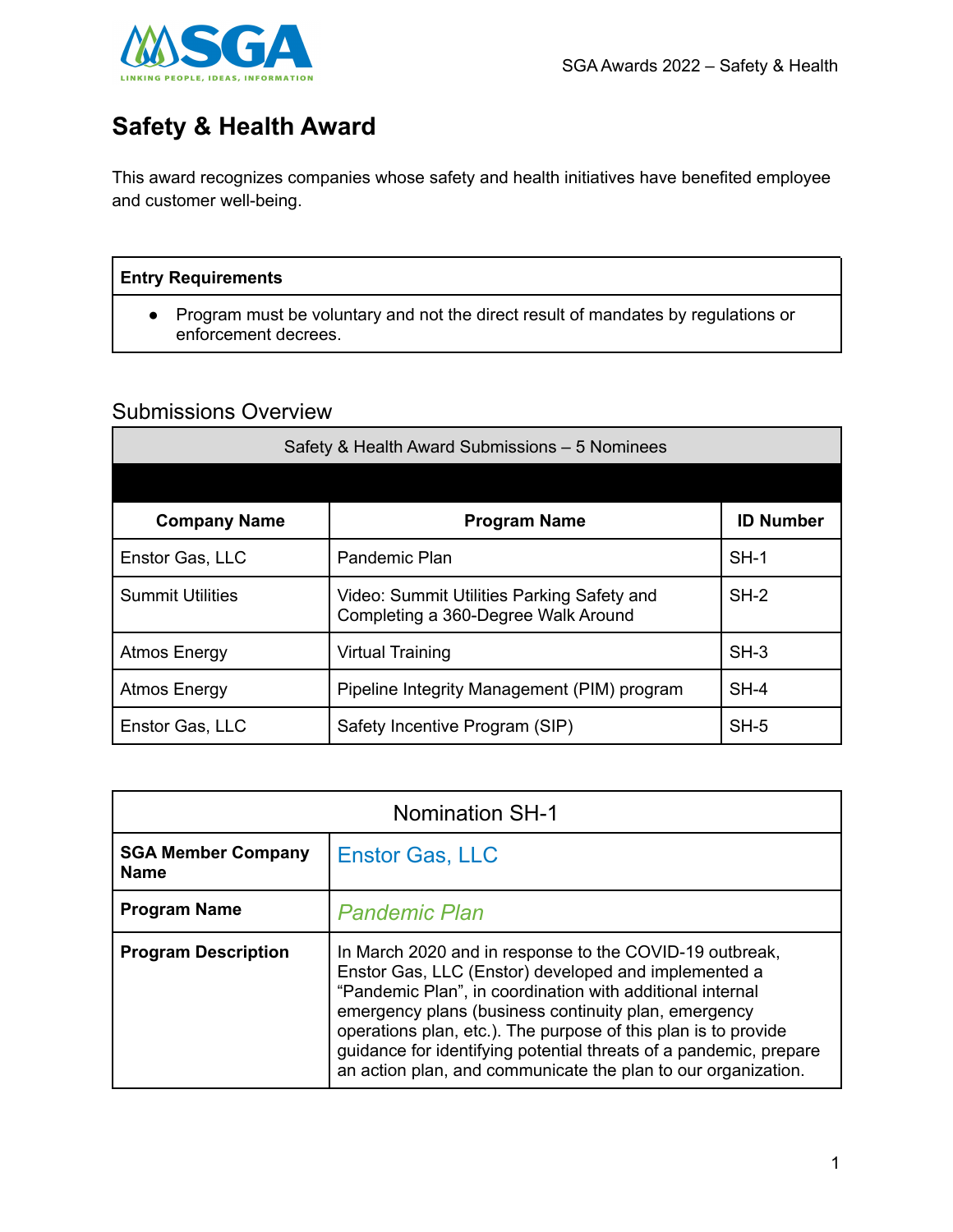

| <b>Results of/Response to</b><br>the Program                          | Enstor's deliberate activation, proactive response, and precise<br>delivery of tactical measures have resulted in no work-related<br>COVID-19 cases to date. Enstor's measurable impact in the<br>activation of the "Pandemic Plan" included coordinating the<br>formation of the "Pandemic Management Team" to assess the<br>threat to the organization, developing an actionable response,<br>providing frequent updates and recommendations to<br>Management, and communicating a singular voice to the<br>organization and appropriate stakeholders. A few examples<br>include limited/restricted/suspended non-essential/operational<br>critical contract laborers and visitors; restricted congregation of<br>personnel and implementing social distancing > 6', frequent<br>cleanings/disinfecting of shared workstations (facility<br>operator/control room) and work areas (restroom, kitchen, etc.);<br>move non-essential personnel to remote service; implement<br>self-evaluation for possible signs/symptoms for early detection<br>and encourage self-isolation/quarantine; identify and procure<br>appropriate personal protection equipment, personal hygiene<br>necessities; determine, outline, and communicate a 'Return to<br>Work' protocol. |
|-----------------------------------------------------------------------|--------------------------------------------------------------------------------------------------------------------------------------------------------------------------------------------------------------------------------------------------------------------------------------------------------------------------------------------------------------------------------------------------------------------------------------------------------------------------------------------------------------------------------------------------------------------------------------------------------------------------------------------------------------------------------------------------------------------------------------------------------------------------------------------------------------------------------------------------------------------------------------------------------------------------------------------------------------------------------------------------------------------------------------------------------------------------------------------------------------------------------------------------------------------------------------------------------------------------------------------------------------------|
| <b>Contribution to</b><br>"Connecting People,<br>Ideas & Information" | The activation of the Pandemic Plan, specifically the assembly of<br>the "Pandemic Management Team" (PMT) which allowed for<br>personnel from each location and various departments to<br>assemble, elect a "Chairperson", assess the COVID-19 threat to<br>the organization, monitor disease progression, develop and<br>implement action plans in alignment with World Health<br>Organization (WHO) and Centers for Disease Control (CDC)<br>recommendations, and provide frequent communications<br>(memo-style, video conferencing, etc.) to the organization for<br>transparency and consistency of the corporate message.                                                                                                                                                                                                                                                                                                                                                                                                                                                                                                                                                                                                                                    |
| <b>Supporting Documents</b>                                           | Click to view.                                                                                                                                                                                                                                                                                                                                                                                                                                                                                                                                                                                                                                                                                                                                                                                                                                                                                                                                                                                                                                                                                                                                                                                                                                                     |
| <b>SGA Membership</b><br>Category                                     | Transmission                                                                                                                                                                                                                                                                                                                                                                                                                                                                                                                                                                                                                                                                                                                                                                                                                                                                                                                                                                                                                                                                                                                                                                                                                                                       |

| <b>Nomination SH-2</b>                   |                                                                                                                    |
|------------------------------------------|--------------------------------------------------------------------------------------------------------------------|
| <b>SGA Member Company</b><br><b>Name</b> | <b>Summit Utilities</b>                                                                                            |
| <b>Program Name</b>                      | <b>Video: Summit Utilities Parking Safety and</b><br><b>Completing a 360-Degree Walk Around</b>                    |
| <b>Program Description</b>               | At Summit Utilities Inc. (Summit), the safety of our team<br>members and our communities is a top priority. Summit |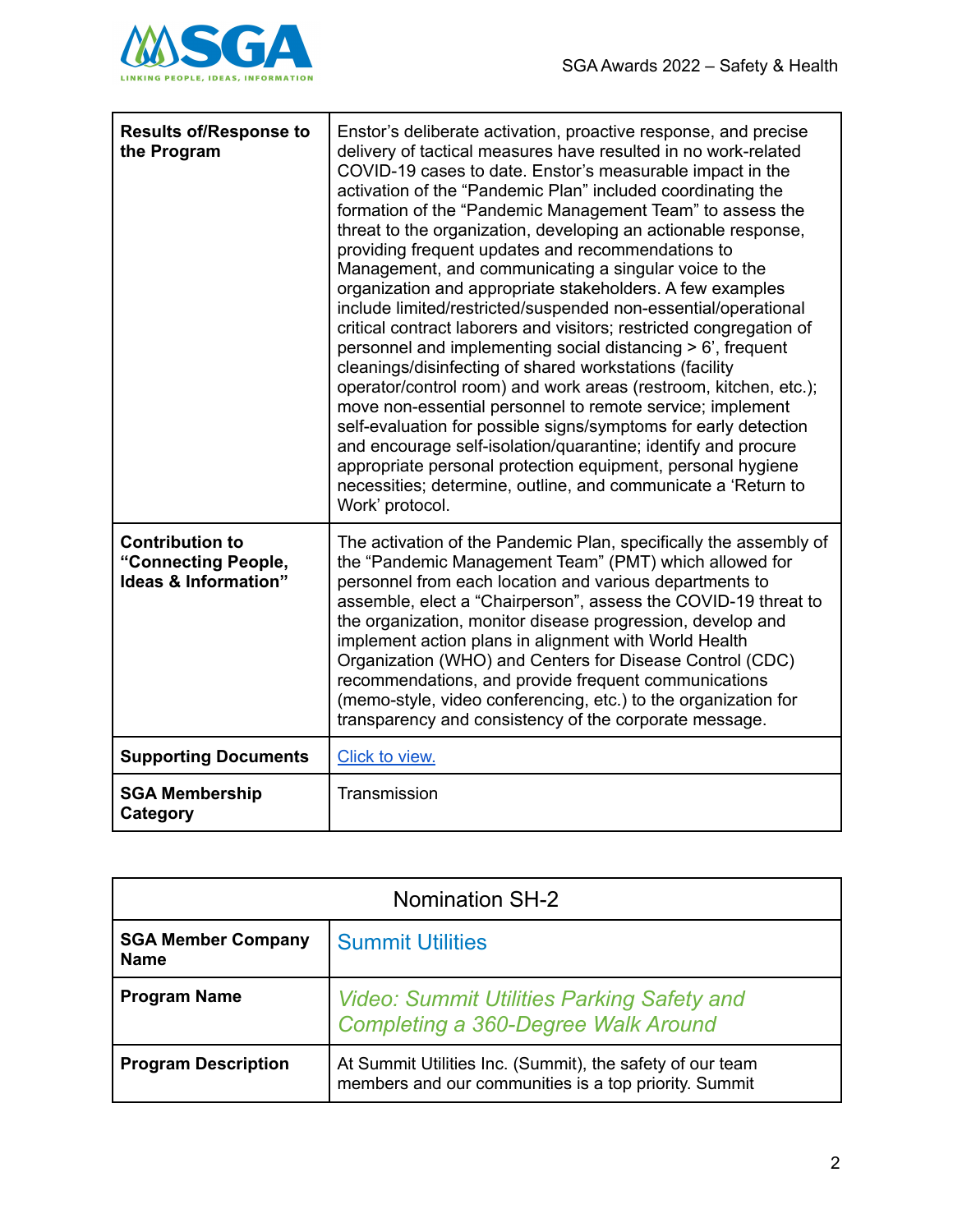

|                                                                       | recognizes that operating vehicles may be one of the most<br>hazardous routine tasks we perform. How we park our vehicles is<br>an important part of safe driving. While analyzing our safety data,<br>we discovered trends regarding backing and parking-related<br>motor vehicle accidents. To prevent further incidents and to<br>educate our team, Summit worked with our Operations Teams to<br>develop a safety video. This video demonstrates our three<br>different parking options and explains the significance behind the<br>360 Walk Around procedure. The 360 Walk Around procedure<br>requires team members to completely walk around their vehicle<br>prior to use. During this walk around, team members look for<br>unsafe driving conditions, clear paths of travel, and make sure<br>that the vehicle is in safe operating condition. Most importantly,<br>the 360 Walk Around represents the idea that safety should be<br>considered from all levels and angles-360 degrees. Our team<br>members spend a lot of time on the road and this helpful video<br>helped remind everyone that completing a 360 Walk Around<br>inspection to check for unsafe conditions is just one of the many<br>proactive tools we use to prioritize a safety-first culture. |
|-----------------------------------------------------------------------|-------------------------------------------------------------------------------------------------------------------------------------------------------------------------------------------------------------------------------------------------------------------------------------------------------------------------------------------------------------------------------------------------------------------------------------------------------------------------------------------------------------------------------------------------------------------------------------------------------------------------------------------------------------------------------------------------------------------------------------------------------------------------------------------------------------------------------------------------------------------------------------------------------------------------------------------------------------------------------------------------------------------------------------------------------------------------------------------------------------------------------------------------------------------------------------------------------------------------------------------------------------------------------|
| <b>Results of/Response to</b><br>the Program                          | This safety initiative has benefitted Summit team members, our<br>customers, and members of the public. We used this video to<br>educate 184 team members on the 360 Walk Around practice.<br>Since the training, we have had 0 employee backing accidents.<br>Educating team members, as well as the public on the 360 Walk<br>Around practice, proved to reduce accidents that could have<br>potentially damaged personal or company property and vehicles                                                                                                                                                                                                                                                                                                                                                                                                                                                                                                                                                                                                                                                                                                                                                                                                                  |
| <b>Contribution to</b><br>"Connecting People,<br>Ideas & Information" | Summit's initiative to create this safety video represents our<br>dedication to the safety of everyone we meet, every citizen we<br>help, and every team member we have.                                                                                                                                                                                                                                                                                                                                                                                                                                                                                                                                                                                                                                                                                                                                                                                                                                                                                                                                                                                                                                                                                                      |
| <b>Supporting Documents</b>                                           | Click to view.                                                                                                                                                                                                                                                                                                                                                                                                                                                                                                                                                                                                                                                                                                                                                                                                                                                                                                                                                                                                                                                                                                                                                                                                                                                                |
| <b>SGA Membership</b><br>Category                                     | <b>Distribution</b>                                                                                                                                                                                                                                                                                                                                                                                                                                                                                                                                                                                                                                                                                                                                                                                                                                                                                                                                                                                                                                                                                                                                                                                                                                                           |

| <b>Nomination SH-3</b>                   |                                                                                                                                                                                                                                                                  |
|------------------------------------------|------------------------------------------------------------------------------------------------------------------------------------------------------------------------------------------------------------------------------------------------------------------|
| <b>SGA Member Company</b><br><b>Name</b> | <b>Atmos Energy</b>                                                                                                                                                                                                                                              |
| <b>Program Name</b>                      | <b>Virtual Training</b>                                                                                                                                                                                                                                          |
| <b>Program Description</b>               | When the pandemic forced us to temporarily suspend in-person<br>training at our Charles K. Vaughan (CKV) Center for the safety of<br>our employees, the workforce development team was prepared<br>to transition courses to a virtual classroom environment. Our |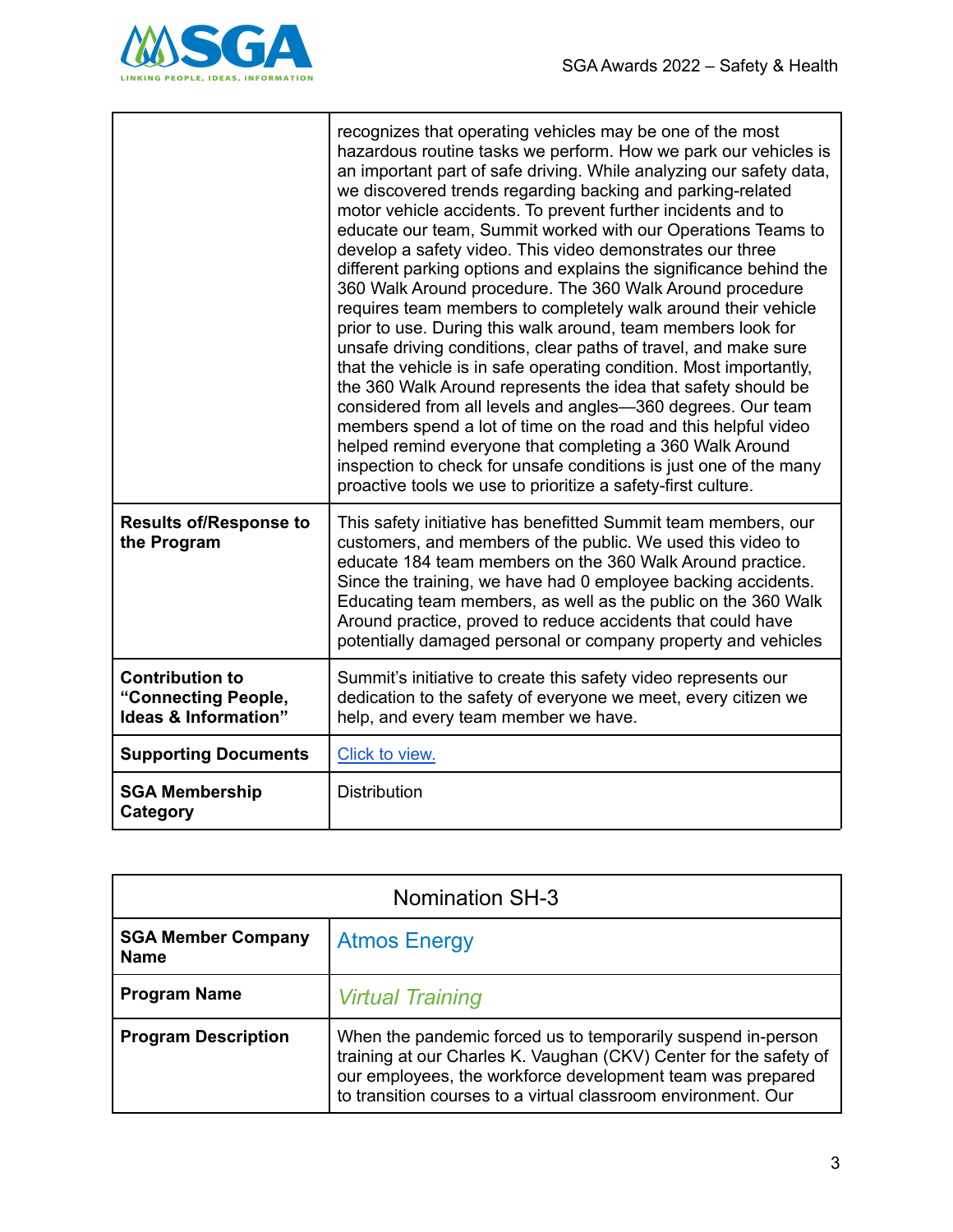

|                                                                                  | priority is to ensure employees have access to the training they<br>need, consistent with our vision to be the safest provider of<br>natural gas services. Training for core functions such as meter<br>reading and service & construction was delivered via Microsoft<br>Teams with self-paced courses and hands-on practice. New<br>materials were also developed to support virtual learning,<br>including a class syllabus, new online courses, video<br>demonstrations, and field assignments. Training kits and<br>equipment like natural gas meters were delivered to students'<br>homes, to mimic the hands-on portion of training that would<br>ordinarily be completed at the CKV facility. To support active<br>practice and repetition, a field mentor program was established.<br>Construction crew leaders, senior service technicians, and expert<br>operations team members are matched with new employees to<br>safely provide in-person coaching and guided practice out in the<br>field. In addition, instructors conduct daily one-on-one virtual<br>training with each new hire to complement the field mentor's<br>efforts and ensure all questions are answered. Virtual meetings<br>have enhanced the opportunity for our instructors to be a part of<br>weekly Safety Huddles. These gatherings are led by local<br>operations teams at each of our service centers to discuss safety<br>that occurs in the field, driving to various job sites, or at home.<br>While they were done in person before the pandemic, huddles<br>are now conducted virtually in order to ensure the safety of our<br>employees, their families, and our customers. Through the ease<br>of joining a video call, instructors can support our local<br>operations teams' safety discussions and demonstrate best<br>practices across the 1,400 communities we serve. |
|----------------------------------------------------------------------------------|---------------------------------------------------------------------------------------------------------------------------------------------------------------------------------------------------------------------------------------------------------------------------------------------------------------------------------------------------------------------------------------------------------------------------------------------------------------------------------------------------------------------------------------------------------------------------------------------------------------------------------------------------------------------------------------------------------------------------------------------------------------------------------------------------------------------------------------------------------------------------------------------------------------------------------------------------------------------------------------------------------------------------------------------------------------------------------------------------------------------------------------------------------------------------------------------------------------------------------------------------------------------------------------------------------------------------------------------------------------------------------------------------------------------------------------------------------------------------------------------------------------------------------------------------------------------------------------------------------------------------------------------------------------------------------------------------------------------------------------------------------------------------------------------------------------------------------------------------------------------------|
| <b>Results of/Response to</b><br>the Program                                     | Our employees are our most valuable asset, and this new style<br>of digital learning enhances our job skills training and supports<br>our business modernization efforts. A well-trained workforce is a<br>safe workforce that empowers our employees to perform their<br>jobs safely while also keeping our customers, our system, and<br>the public safe.                                                                                                                                                                                                                                                                                                                                                                                                                                                                                                                                                                                                                                                                                                                                                                                                                                                                                                                                                                                                                                                                                                                                                                                                                                                                                                                                                                                                                                                                                                               |
| <b>Contribution to</b><br>"Connecting People,<br><b>Ideas &amp; Information"</b> | The virtual training process features smaller class sizes and<br>more one-on-one time for the instructors to spend with students<br>through phone calls, video meetings, and online chat. The<br>revised training schedule has also provided the opportunity to<br>offer more classes and enables students to absorb training<br>without traveling from other states to our CKV Center in Texas. In<br>addition, experienced employees have been able to take<br>advantage of virtual refresher training opportunities that reinforce<br>their existing skills.                                                                                                                                                                                                                                                                                                                                                                                                                                                                                                                                                                                                                                                                                                                                                                                                                                                                                                                                                                                                                                                                                                                                                                                                                                                                                                           |
| <b>SGA Membership</b><br>Category                                                | Distribution                                                                                                                                                                                                                                                                                                                                                                                                                                                                                                                                                                                                                                                                                                                                                                                                                                                                                                                                                                                                                                                                                                                                                                                                                                                                                                                                                                                                                                                                                                                                                                                                                                                                                                                                                                                                                                                              |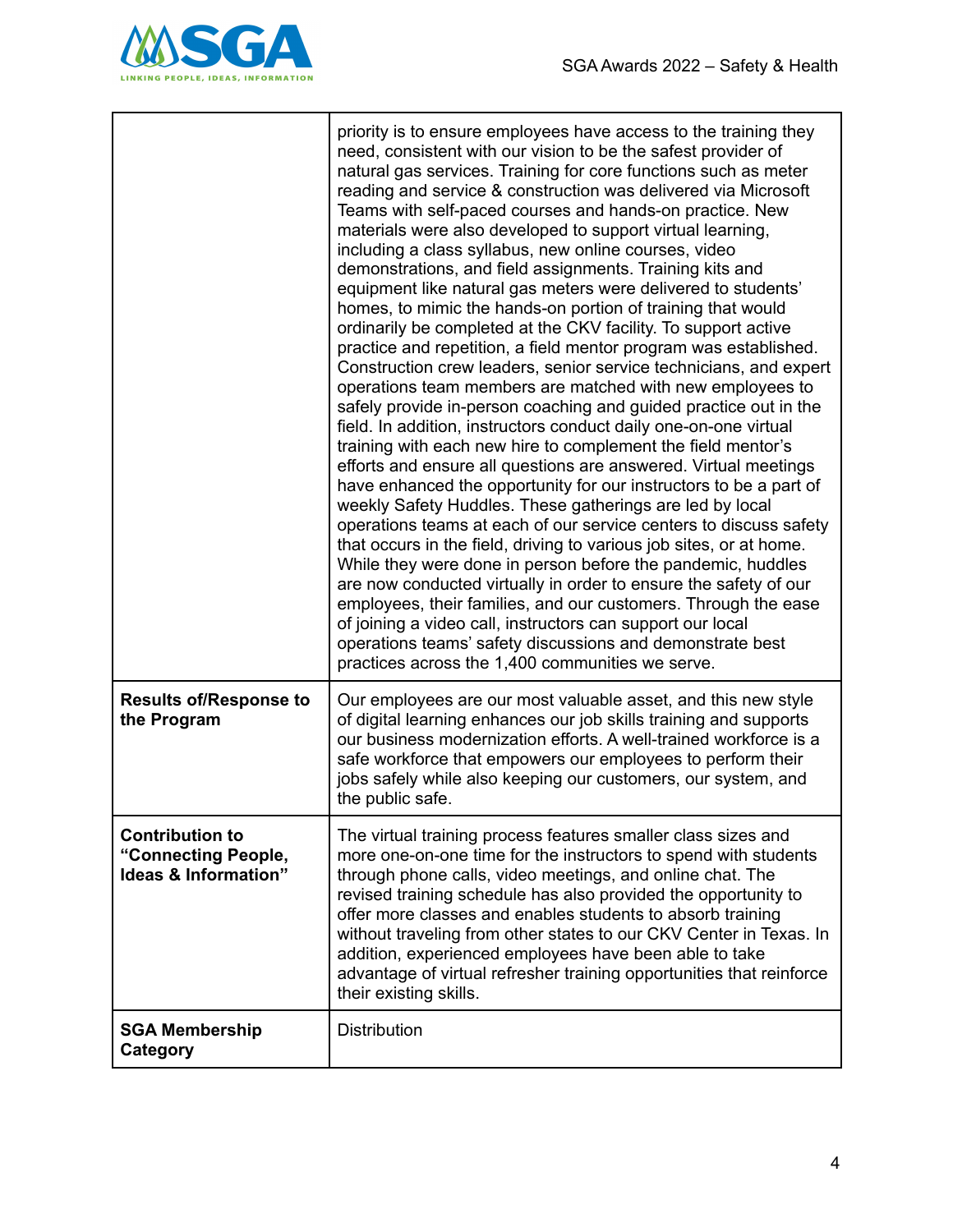

| <b>Nomination SH-4</b>                                                |                                                                                                                                                                                                                                                                                                                                                                                                                                                                                                                                                                                                                                                                                                                                                                                                                                                                                                                                                                                                                                                                                                                                                                                                                                                                                                                                                                                                                                                                                 |
|-----------------------------------------------------------------------|---------------------------------------------------------------------------------------------------------------------------------------------------------------------------------------------------------------------------------------------------------------------------------------------------------------------------------------------------------------------------------------------------------------------------------------------------------------------------------------------------------------------------------------------------------------------------------------------------------------------------------------------------------------------------------------------------------------------------------------------------------------------------------------------------------------------------------------------------------------------------------------------------------------------------------------------------------------------------------------------------------------------------------------------------------------------------------------------------------------------------------------------------------------------------------------------------------------------------------------------------------------------------------------------------------------------------------------------------------------------------------------------------------------------------------------------------------------------------------|
| <b>SGA Member Company</b><br><b>Name</b>                              | <b>Atmos Energy</b>                                                                                                                                                                                                                                                                                                                                                                                                                                                                                                                                                                                                                                                                                                                                                                                                                                                                                                                                                                                                                                                                                                                                                                                                                                                                                                                                                                                                                                                             |
| <b>Program Name</b>                                                   | <b>Pipeline Integrity Management (PIM) program</b>                                                                                                                                                                                                                                                                                                                                                                                                                                                                                                                                                                                                                                                                                                                                                                                                                                                                                                                                                                                                                                                                                                                                                                                                                                                                                                                                                                                                                              |
| <b>Program Description</b>                                            | Atmos Energy's Pipeline Integrity Management (PIM) program<br>implements enhanced preventive measures to maintain the<br>operation of our transmission pipeline system in a safe and<br>reliable manner. The PIM program includes risk modeling that<br>considers both the relative risks posed to our pipeline systems<br>and the potential impacts of those risks. High consequence areas<br>(HCAs) along the pipeline are typically densely populated areas<br>or rural areas containing identified sites adjacent to the pipeline<br>that pose considerably more risk to human life. Identified sites<br>may be churches, schools, hospitals, daycare centers,<br>assisted-living facilities, campgrounds, or other buildings and<br>outside areas where people congregate. Additional inspections of<br>pipelines within HCAs, as well as certain pipelines outside of<br>HCAs, are conducted in accordance with the Atmos Energy state<br>and federal PIM programs. We prioritize transmission pipeline<br>replacements based upon the results of our PIM results. We<br>continue to upgrade lines with pigging facilities and replace<br>valves, fittings, and pipe to allow In-Line Inspection (ILI) tools to<br>travel through the pipelines. Our Distribution Integrity<br>Management (DIM) program includes risk modeling that takes<br>into account the relative risks posed to our distribution pipeline<br>systems and the potential consequences of those risks. |
| <b>Results of/Response to</b><br>the Program                          | The frequency of monitoring our transmission and distribution<br>system's rights-of-way (ROWs) is based on criteria documented<br>in our Operations and Maintenance (O&M) Manual that has been<br>established to meet or exceed state and federal regulations.<br>Inspections and maintenance work, such as leak surveys and<br>corrosion control, are performed regularly, and pipeline segments<br>are replaced when deemed necessary to maintain the safe<br>delivery of natural gas to Atmos Energy customers.                                                                                                                                                                                                                                                                                                                                                                                                                                                                                                                                                                                                                                                                                                                                                                                                                                                                                                                                                              |
| <b>Contribution to</b><br>"Connecting People,<br>Ideas & Information" | Safely owning, operating and modernizing such a dynamic<br>system requires strong partnerships between the communities<br>we serve, the regulators who oversee our activities and the<br>investors and creditors who ensure we have the financial<br>resources necessary to continue improving our system. We are<br>always working with industry and technology partners to develop<br>and evaluate new technologies to enhance safety. We also have<br>robust, multi-channel safety outreach efforts through our public<br>awareness campaigns, community involvement and continued<br>relationships with regulators, city leaders and first responders.<br>And finally, we partner with best-in-class suppliers who share our                                                                                                                                                                                                                                                                                                                                                                                                                                                                                                                                                                                                                                                                                                                                                |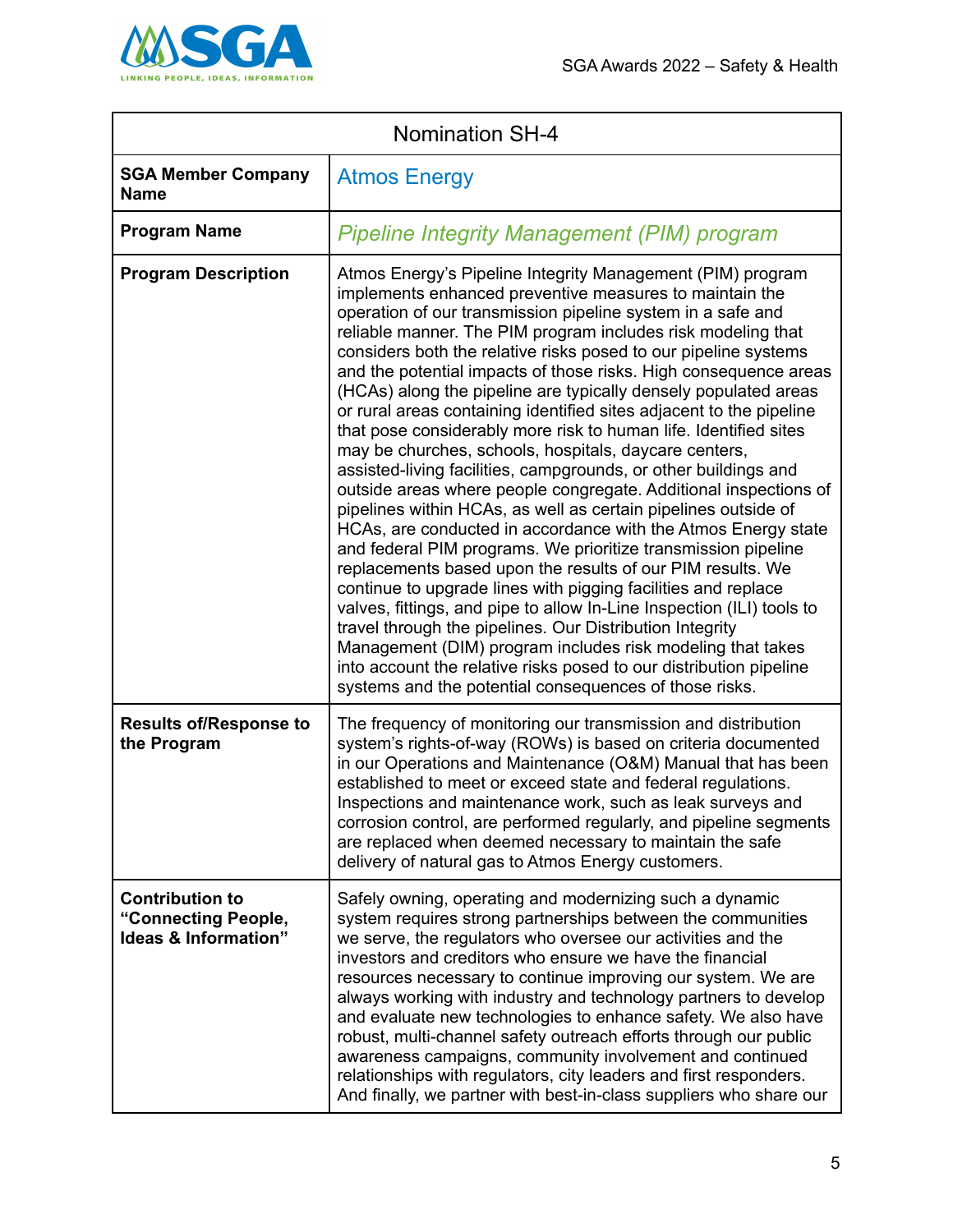

|                                   | commitment to safety and perform their work to the same high<br>standards. |
|-----------------------------------|----------------------------------------------------------------------------|
| SGA Membership<br><b>Category</b> | <b>Distribution</b>                                                        |

| <b>Nomination SH-5</b>                   |                                                                                                                                                                                                                                                                                                                                                                                                                                                                                                                                                                                                                                                                                                                                                                                                                                                                                                                                                                                                                                                                                                                                                                                                                                                                                                                                                                                                                                                                                                                                                                                                                                                                                                                                                                                                         |
|------------------------------------------|---------------------------------------------------------------------------------------------------------------------------------------------------------------------------------------------------------------------------------------------------------------------------------------------------------------------------------------------------------------------------------------------------------------------------------------------------------------------------------------------------------------------------------------------------------------------------------------------------------------------------------------------------------------------------------------------------------------------------------------------------------------------------------------------------------------------------------------------------------------------------------------------------------------------------------------------------------------------------------------------------------------------------------------------------------------------------------------------------------------------------------------------------------------------------------------------------------------------------------------------------------------------------------------------------------------------------------------------------------------------------------------------------------------------------------------------------------------------------------------------------------------------------------------------------------------------------------------------------------------------------------------------------------------------------------------------------------------------------------------------------------------------------------------------------------|
| <b>SGA Member Company</b><br><b>Name</b> | <b>Enstor Gas, LLC</b>                                                                                                                                                                                                                                                                                                                                                                                                                                                                                                                                                                                                                                                                                                                                                                                                                                                                                                                                                                                                                                                                                                                                                                                                                                                                                                                                                                                                                                                                                                                                                                                                                                                                                                                                                                                  |
| <b>Program Name</b>                      | <b>Safety Incentive Program (SIP)</b>                                                                                                                                                                                                                                                                                                                                                                                                                                                                                                                                                                                                                                                                                                                                                                                                                                                                                                                                                                                                                                                                                                                                                                                                                                                                                                                                                                                                                                                                                                                                                                                                                                                                                                                                                                   |
| <b>Program Description</b>               | At Enstor Gas, we have authored, implemented, and budgeted<br>for an "Employee Safety Incentive Program" initiative to<br>proactively motivate and encourage employee involvement in<br>health & safety. Employees must meet and/or exceed the specific<br>program criteria listed below to maintain eligibility participation<br>requirements.<br><b>Headquarters Staff</b><br>For each department's personnel to maintain eligibility, the<br>following criteria must be met:<br>Zero employee Preventable Vehicle/Equipment/Property<br>Damage Accident; and<br>Zero employee reportable/recordable injury or illness; and<br>$\bullet$<br>Each department's employee must attend all scheduled<br>$\bullet$<br>safety meetings per annual calendar year; and<br>Meet &/or exceed company regulatory goals - maximum<br>$\bullet$<br>of 1 regulatory agency (federal, state, &/or local)<br>reportable incident (safety, environmental, regulatory,<br>etc.); and<br>Meet &/or exceed company regulatory goals – maximum<br>$\bullet$<br>of regulatory agency (federal, state, local) violation<br>$penalty \leq$ \$XXXXX; and<br>Each employee must complete all assigned training<br>on-time and prior to expiration.<br><b>Field/Facility Employees</b><br>For each facility's personnel to maintain eligibility, the following<br>criteria must be met:<br>Zero employee Preventable Vehicle/Equipment/Property<br>Damage Accident(s); and<br>Zero employee reportable/recordable injury or illness; and<br>Each employee must attend all scheduled safety<br>meetings per annual calendar period; and<br>Meet &/or exceed facility regulatory goals – maximum of<br>1 regulatory agency (federal, state, &/or local) recordable<br>&/or reportable incident (safety, environmental, regulatory, |